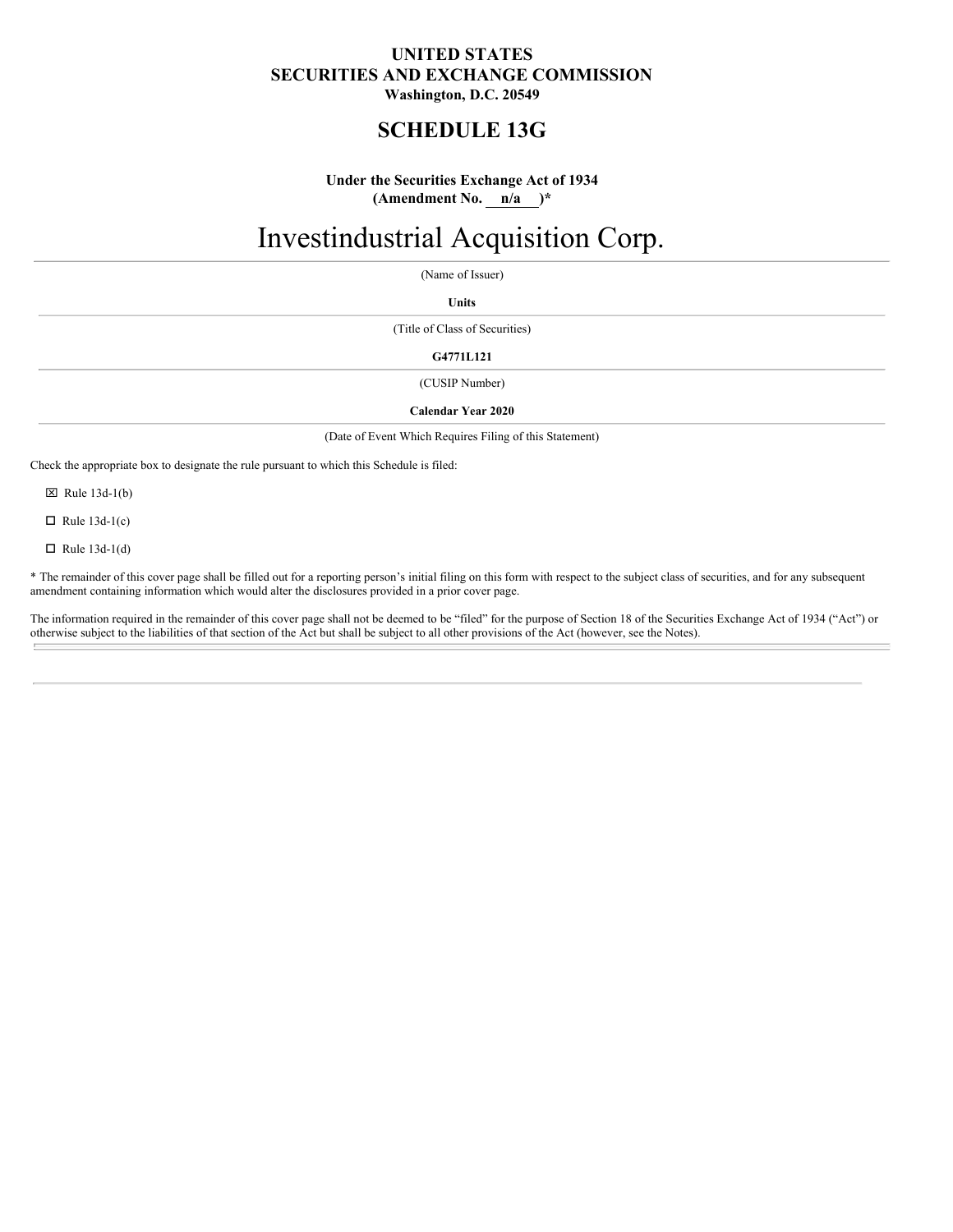| CUSIP No. 1 | G47711.121 |
|-------------|------------|
|             |            |

|                                                 | NAMES OF REPORTING PERSONS<br>I.R.S. IDENTIFICATION NOS. OF ABOVE PERSONS (ENTITIES ONLY)<br>The Baupost Group, L.L.C.<br>04-3402144 |                |                                                              |
|-------------------------------------------------|--------------------------------------------------------------------------------------------------------------------------------------|----------------|--------------------------------------------------------------|
|                                                 | CHECK THE APPROPRIATE BOX IF A MEMBER OF A GROUP (SEE INSTRUCTIONS)                                                                  |                |                                                              |
| $\overline{2}$                                  | (a) $\Box$<br>$(b)$ $\boxed{\times}$                                                                                                 |                |                                                              |
| 3                                               | <b>SEC USE ONLY</b>                                                                                                                  |                |                                                              |
|                                                 |                                                                                                                                      |                | CITIZENSHIP OR PLACE OF ORGANIZATION                         |
| 4                                               | State of Delaware                                                                                                                    |                |                                                              |
|                                                 |                                                                                                                                      |                | <b>SOLE VOTING POWER</b>                                     |
|                                                 |                                                                                                                                      | 5              | $\theta$                                                     |
|                                                 |                                                                                                                                      |                | <b>SHARED VOTING POWER</b>                                   |
|                                                 |                                                                                                                                      | 6              | 2,100,000                                                    |
|                                                 |                                                                                                                                      |                | <b>SOLE DISPOSITIVE POWER</b>                                |
| <b>NUMBER OF SHARES</b><br><b>BENEFICIALLY</b>  |                                                                                                                                      | $\overline{7}$ | $\mathbf{0}$                                                 |
| <b>OWNED BY EACH</b><br><b>REPORTING PERSON</b> |                                                                                                                                      |                | SHARED DISPOSITIVE POWER                                     |
| WITH:                                           |                                                                                                                                      | 8              | 2,100,000                                                    |
|                                                 |                                                                                                                                      |                | AGGREGATE AMOUNT BENEFICIALLY OWNED BY EACH REPORTING PERSON |
| 9                                               | 2,100,000                                                                                                                            |                |                                                              |
|                                                 | CHECK IF THE AGGREGATE AMOUNT IN ROW (9) EXCLUDES CERTAIN SHARES (SEE INSTRUCTIONS)                                                  |                |                                                              |
| 10                                              | $\Box$                                                                                                                               |                |                                                              |
| 11                                              | PERCENT OF CLASS REPRESENTED BY AMOUNT IN ROW (9)                                                                                    |                |                                                              |
|                                                 | 5.22%                                                                                                                                |                |                                                              |
|                                                 |                                                                                                                                      |                | TYPE OF REPORTING PERSON (SEE INSTRUCTIONS)                  |
| 12                                              | IA                                                                                                                                   |                |                                                              |

FOOTNOTES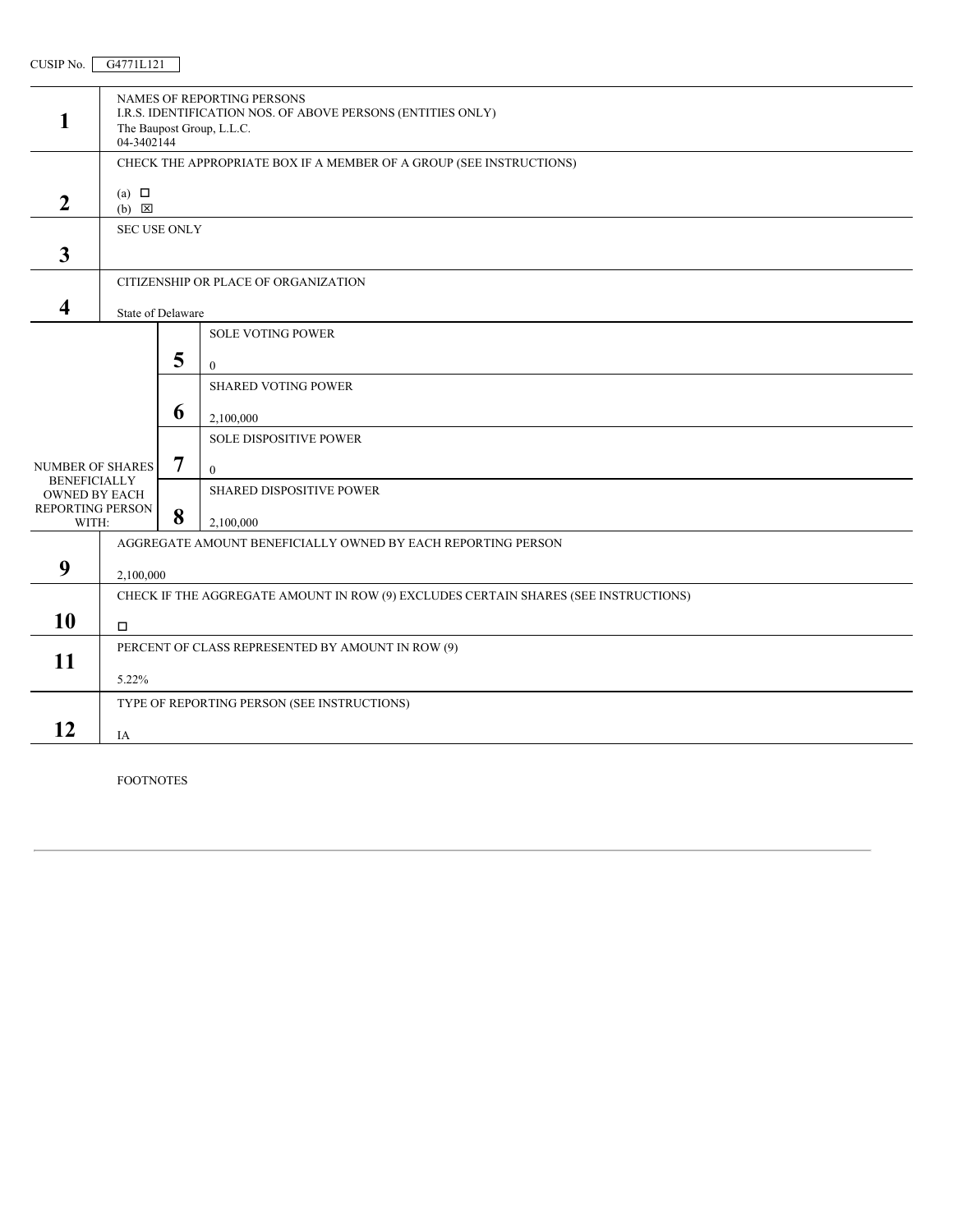| CHSIP No. 1 | G4771L121 |
|-------------|-----------|
|             |           |

|                                             | NAMES OF REPORTING PERSONS<br>I.R.S. IDENTIFICATION NOS. OF ABOVE PERSONS (ENTITIES ONLY)<br>Baupost Group GP, L.L.C.<br>82-3254604 |   |                                                                     |
|---------------------------------------------|-------------------------------------------------------------------------------------------------------------------------------------|---|---------------------------------------------------------------------|
|                                             |                                                                                                                                     |   | CHECK THE APPROPRIATE BOX IF A MEMBER OF A GROUP (SEE INSTRUCTIONS) |
| $\overline{2}$                              | (a) $\Box$<br>$(b)$ $\boxtimes$                                                                                                     |   |                                                                     |
|                                             | <b>SEC USE ONLY</b>                                                                                                                 |   |                                                                     |
| 3                                           |                                                                                                                                     |   |                                                                     |
|                                             |                                                                                                                                     |   | CITIZENSHIP OR PLACE OF ORGANIZATION                                |
| 4                                           |                                                                                                                                     |   |                                                                     |
|                                             | <b>State of Delaware</b>                                                                                                            |   |                                                                     |
|                                             |                                                                                                                                     |   | <b>SOLE VOTING POWER</b>                                            |
|                                             |                                                                                                                                     | 5 | $\mathbf{0}$                                                        |
|                                             |                                                                                                                                     |   | SHARED VOTING POWER                                                 |
|                                             |                                                                                                                                     |   |                                                                     |
|                                             |                                                                                                                                     | 6 | 2,100,000                                                           |
|                                             |                                                                                                                                     |   | <b>SOLE DISPOSITIVE POWER</b>                                       |
| <b>NUMBER OF SHARES</b>                     |                                                                                                                                     | 7 | $\theta$                                                            |
| <b>BENEFICIALLY</b><br><b>OWNED BY EACH</b> |                                                                                                                                     |   | SHARED DISPOSITIVE POWER                                            |
| REPORTING PERSON<br>WITH:                   |                                                                                                                                     | 8 | 2,100,000                                                           |
|                                             |                                                                                                                                     |   | AGGREGATE AMOUNT BENEFICIALLY OWNED BY EACH REPORTING PERSON        |
| 9                                           | 2,100,000                                                                                                                           |   |                                                                     |
|                                             | CHECK IF THE AGGREGATE AMOUNT IN ROW (9) EXCLUDES CERTAIN SHARES (SEE INSTRUCTIONS)                                                 |   |                                                                     |
| 10                                          |                                                                                                                                     |   |                                                                     |
|                                             | $\Box$<br>PERCENT OF CLASS REPRESENTED BY AMOUNT IN ROW (9)                                                                         |   |                                                                     |
| 11                                          |                                                                                                                                     |   |                                                                     |
|                                             | 5.22%                                                                                                                               |   |                                                                     |
|                                             | TYPE OF REPORTING PERSON (SEE INSTRUCTIONS)                                                                                         |   |                                                                     |
| 12                                          |                                                                                                                                     |   |                                                                     |
|                                             | HC                                                                                                                                  |   |                                                                     |

FOOTNOTES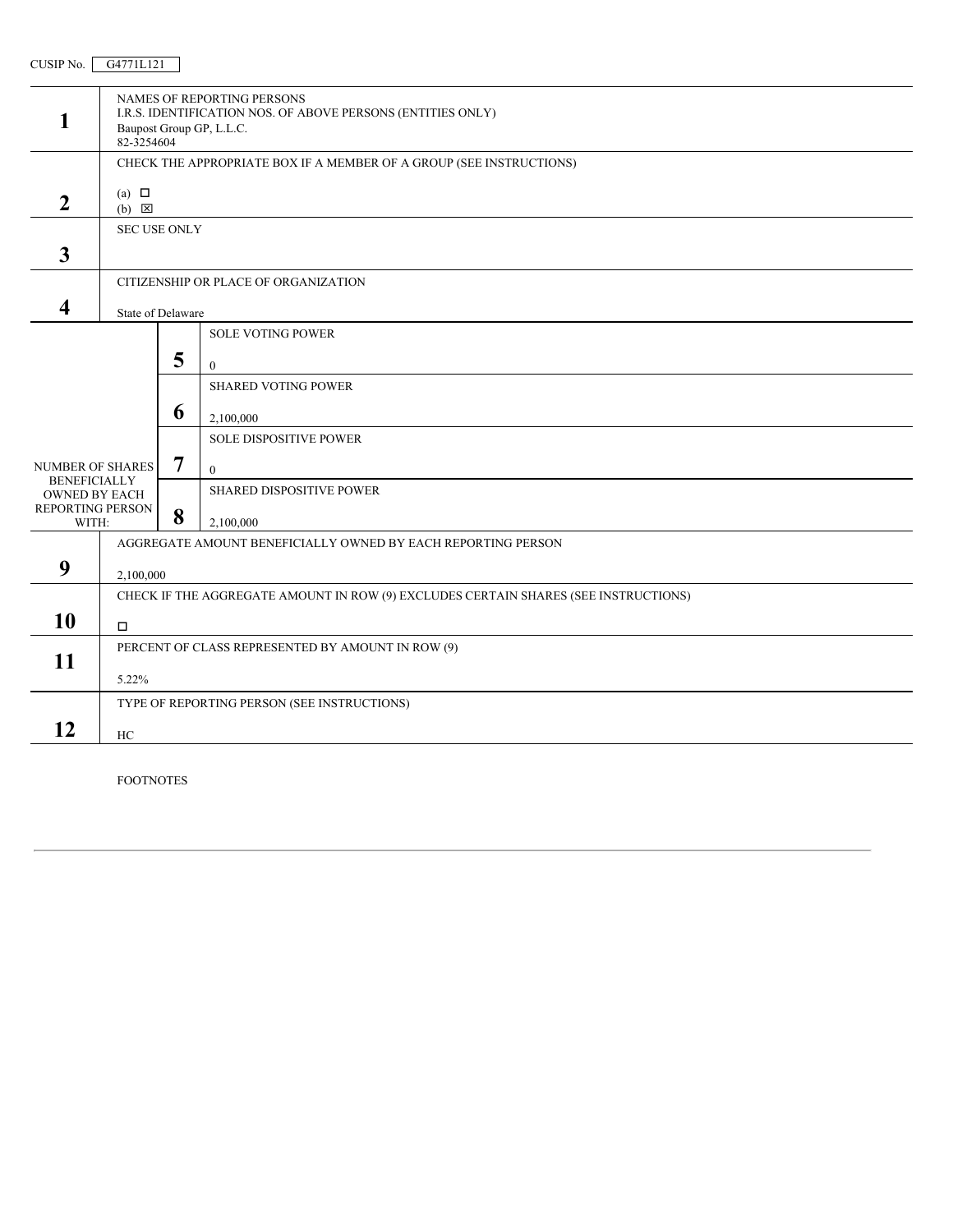| 1                                           | NAMES OF REPORTING PERSONS<br>I.R.S. IDENTIFICATION NOS. OF ABOVE PERSONS (ENTITIES ONLY)<br>Seth A. Klarman |   |                                                                                     |
|---------------------------------------------|--------------------------------------------------------------------------------------------------------------|---|-------------------------------------------------------------------------------------|
|                                             | CHECK THE APPROPRIATE BOX IF A MEMBER OF A GROUP (SEE INSTRUCTIONS)                                          |   |                                                                                     |
| $\overline{2}$                              | (a) $\Box$<br>$(b)$ $\boxtimes$                                                                              |   |                                                                                     |
|                                             | <b>SEC USE ONLY</b>                                                                                          |   |                                                                                     |
| 3                                           |                                                                                                              |   |                                                                                     |
|                                             |                                                                                                              |   | CITIZENSHIP OR PLACE OF ORGANIZATION                                                |
| 4                                           |                                                                                                              |   | The United States of America                                                        |
|                                             |                                                                                                              |   | <b>SOLE VOTING POWER</b>                                                            |
|                                             |                                                                                                              | 5 | $\mathbf{0}$                                                                        |
|                                             |                                                                                                              |   | <b>SHARED VOTING POWER</b>                                                          |
|                                             |                                                                                                              | 6 | 2,100,000                                                                           |
|                                             |                                                                                                              |   | <b>SOLE DISPOSITIVE POWER</b>                                                       |
| <b>NUMBER OF SHARES</b>                     |                                                                                                              | 7 | $\theta$                                                                            |
| <b>BENEFICIALLY</b><br><b>OWNED BY EACH</b> |                                                                                                              |   | SHARED DISPOSITIVE POWER                                                            |
| <b>REPORTING PERSON</b><br>WITH:            |                                                                                                              | 8 | 2,100,000                                                                           |
|                                             | AGGREGATE AMOUNT BENEFICIALLY OWNED BY EACH REPORTING PERSON                                                 |   |                                                                                     |
| 9                                           | 2,100,000                                                                                                    |   |                                                                                     |
|                                             |                                                                                                              |   | CHECK IF THE AGGREGATE AMOUNT IN ROW (9) EXCLUDES CERTAIN SHARES (SEE INSTRUCTIONS) |
| 10                                          | $\Box$                                                                                                       |   |                                                                                     |
|                                             | PERCENT OF CLASS REPRESENTED BY AMOUNT IN ROW (9)                                                            |   |                                                                                     |
| 11                                          | 5.22%                                                                                                        |   |                                                                                     |
|                                             |                                                                                                              |   | TYPE OF REPORTING PERSON (SEE INSTRUCTIONS)                                         |
| 12                                          | HC                                                                                                           |   |                                                                                     |

FOOTNOTES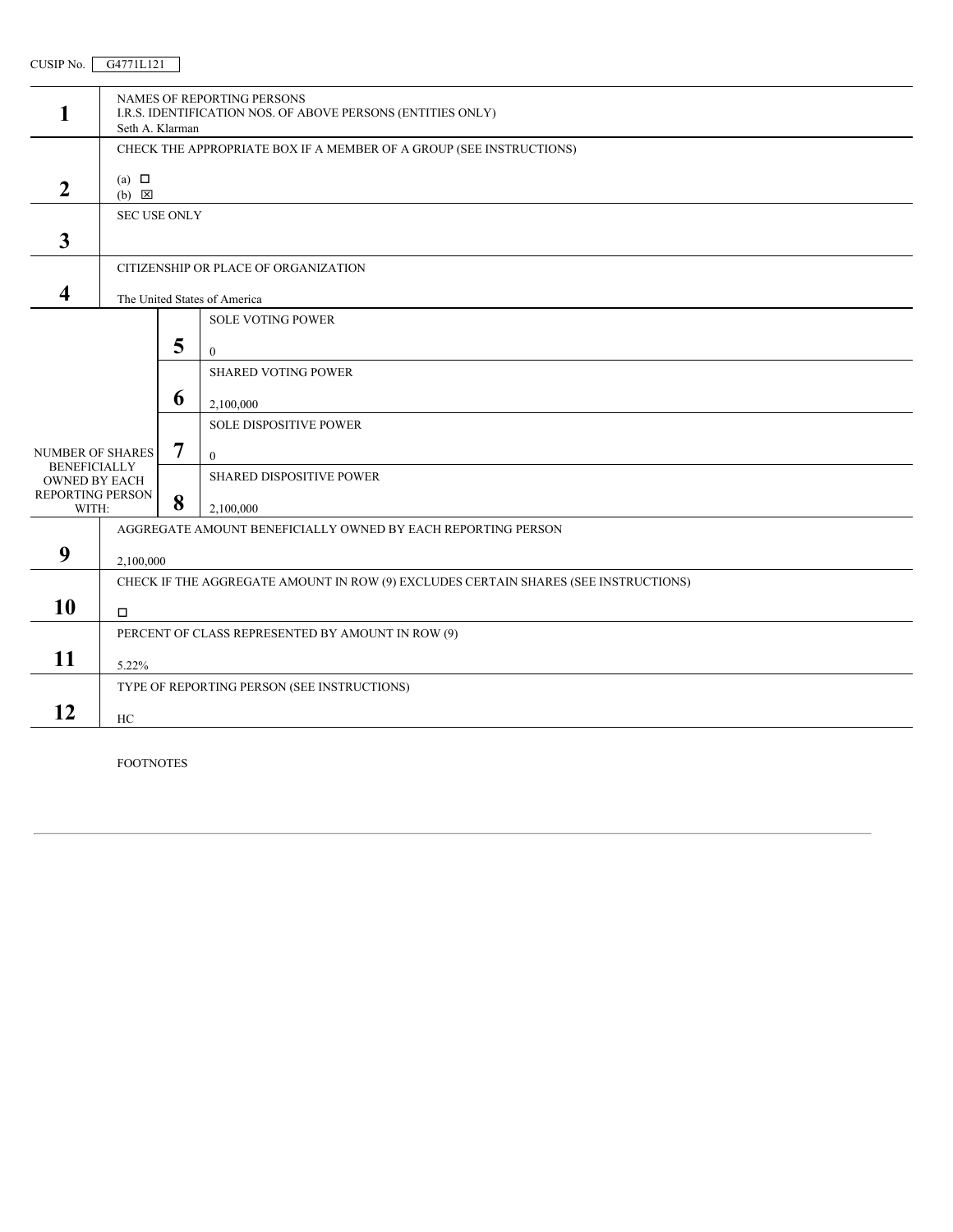#### **Item 1.**

| (a) | Name of Issuer                     |
|-----|------------------------------------|
|     | Investindustrial Acquisition Corp. |

(b) Address of Issuer's Principal Executive Offices Suite 1, 3rd Floor, 11-12 St James's Square London, United Kingdom

#### **Item 2.**

- (a) Name of Person Filing
	- (1) The Baupost Group, L.L.C.<br>(2) Baupost Group GP, L.L.C.
	- Baupost Group GP, L.L.C.
	- (3) Seth A. Klarman
- (b) Address of Principal Business Office or, if none, Residence (1) The Baupost Group, L.L.C. 10 St. James Avenue, Suite 1700 Boston, Massachusetts 02116
	- (2) Baupost Group GP, L.L.C. 10 St. James Avenue, Suite 1700 Boston, Massachusetts 02116
	- (3) Seth A. Klarman 10 St. James Avenue, Suite 1700 Boston, Massachusetts 02116
- (c) Citizenship
	- (1) The Baupost Group, L.L.C.: State of Delaware
	- (2) Baupost Group GP, L.L.C.: State of Delaware
	- (3) Seth A. Klarman: The United States of America
- (d) Title of Class of Securities Units
- (e) CUSIP Number G4771L121
	-

#### Item 3. If this statement is filed pursuant to §§240.13d-1(b) or 240.13d-2(b) or (c), check whether the person filing is a:

| (a) | П      | Broker or dealer registered under section 15 of the Act (15 U.S.C. 780).                                                                                                          |
|-----|--------|-----------------------------------------------------------------------------------------------------------------------------------------------------------------------------------|
| (b) | $\Box$ | Bank as defined in section $3(a)(6)$ of the Act (15 U.S.C. 78c).                                                                                                                  |
| (c) | П      | Insurance company as defined in section $3(a)(19)$ of the Act (15 U.S.C. 78c).                                                                                                    |
| (d) | $\Box$ | Investment company registered under section 8 of the Investment Company Act of 1940 (15 U.S.C 80a-8).                                                                             |
| (e) | ×      | An investment adviser in accordance with $\S 240.13d-1(b)(1)(ii)(E)$ ;                                                                                                            |
| (f) | П      | An employee benefit plan or endowment fund in accordance with $\S 240.13d-1(b)(1)(ii)(F)$ ;                                                                                       |
| (g) | ⊠      | A parent holding company or control person in accordance with $\S 240.13d-1(b)(1)(ii)(G);$                                                                                        |
| (h) | П      | A savings associations as defined in Section 3(b) of the Federal Deposit Insurance Act (12 U.S.C. 1813);                                                                          |
| (i) | П      | A church plan that is excluded from the definition of an investment company under section $3(c)(14)$ of the Investment Company Act of 1940<br>$(15 \text{ U.S.C. } 80a-3);$       |
| (i) | П      | A non-U.S. institution in accordance with $\S$ 240.13d-1(b)(1)(ii)(J).                                                                                                            |
| (k) | П      | A group, in accordance with § 240.13d-1(b)(1)(ii)(K). If filing as a non-U.S. institution in accordance with § 240.13d-1(b)(1)(ii)(J), please<br>specify the type of institution: |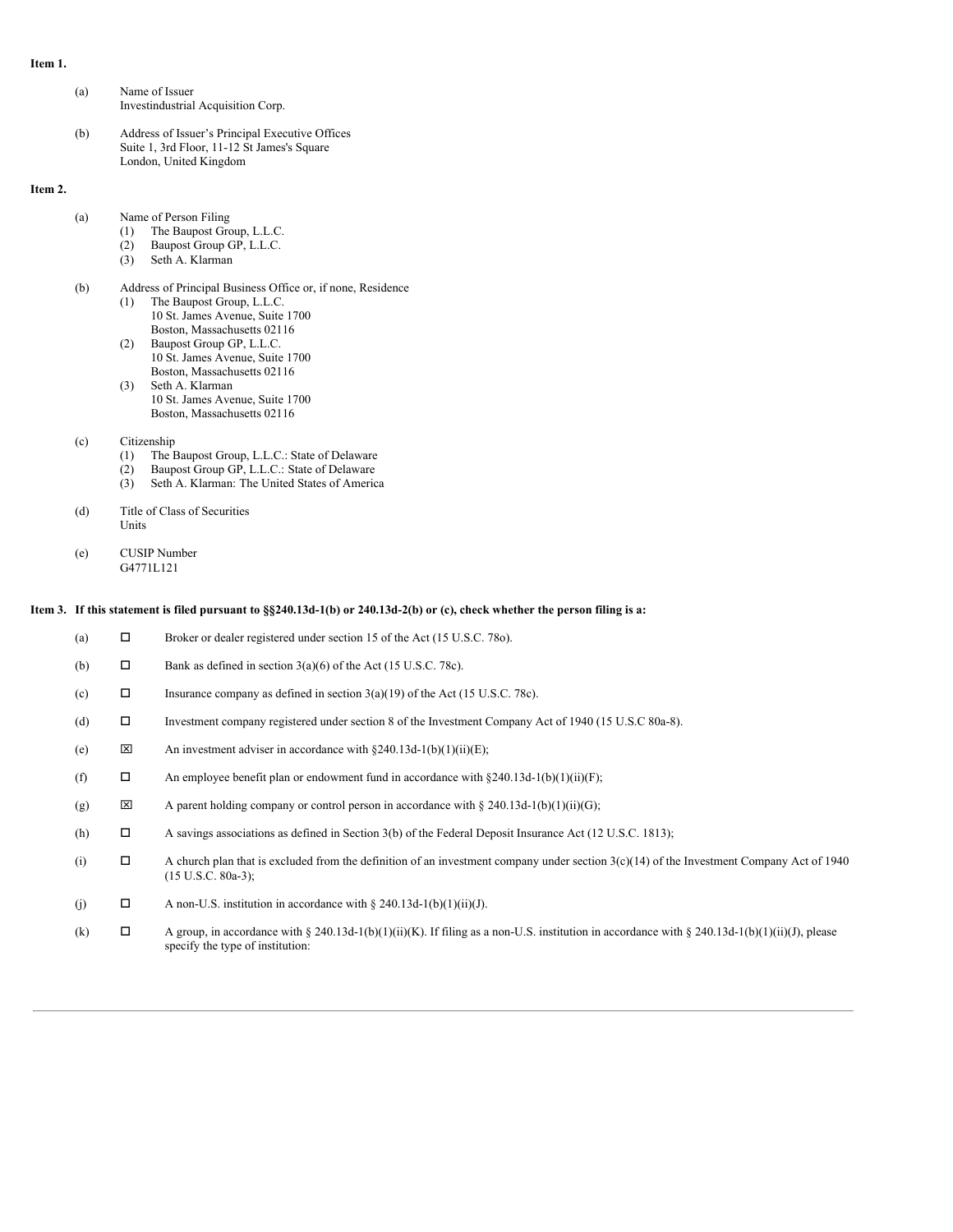#### **Item 4. Ownership.**

Provide the following information regarding the aggregate number and percentage of the class of securities of the issuer identified in Item 1.

- (a) Amount beneficially owned:
	- (1) The Baupost Group, L.L.C.: 2,100,000
	- (2) Baupost Group GP, L.L.C.: 2,100,000
	- (3) Seth A. Klarman: 2,100,000
- (b) Percent of class:
	- (1) The Baupost Group, L.L.C.: 5.22%
	- (2) Baupost Group GP, L.L.C.: 5.22%
	- (3) Seth A. Klarman: 5.22%
- (c) Number of shares as to which the person has:
	- (i) Sole power to vote or to direct the vote:
		- (1) The Baupost Group, L.L.C.: 0
		- (2) Baupost Group GP, L.L.C.: 0
		- (3) Seth A. Klarman: 0
	- (ii) Shared power to vote or to direct the vote:
		- (1) The Baupost Group, L.L.C.: 2,100,000
		- (2) Baupost Group GP, L.L.C.: 2,100,000
		- (3) Seth A. Klarman: 2,100,000
	- (iii) Sole power to dispose or to direct the disposition of:
		- (1) The Baupost Group, L.L.C.: 0
		- (2) Baupost Group GP, L.L.C.: 0
		- (3) Seth A. Klarman: 0
	- (iv) Shared power to dispose or to direct the disposition of:
		- (1) The Baupost Group, L.L.C.: 2,100,000
		- (2) Baupost Group GP, L.L.C.: 2,100,000
		- (3) Seth A. Klarman: 2,100,000

#### **Item 5. Ownership of Five Percent or Less of a Class**

If this statement is being filed to report the fact that as of the date hereof the reporting person has ceased to be the beneficial owner of more than five percent of the class of securities, check the following  $\square$ .

#### **Item 6. Ownership of More than Five Percent on Behalf of Another Person.**

Securities reported on this statement on Schedule 13G as being beneficially owned by The Baupost Group, L.L.C. were purchased on behalf of various private investment limited partnerships.

#### Item 7. Identification and Classification of the Subsidiary Which Acquired the Security Being Reported on By the Parent Holding Company

See footnote.

#### **Item 8. Identification and Classification of Members of the Group**

N/A

**Item 9. Notice of Dissolution of Group**

N/A